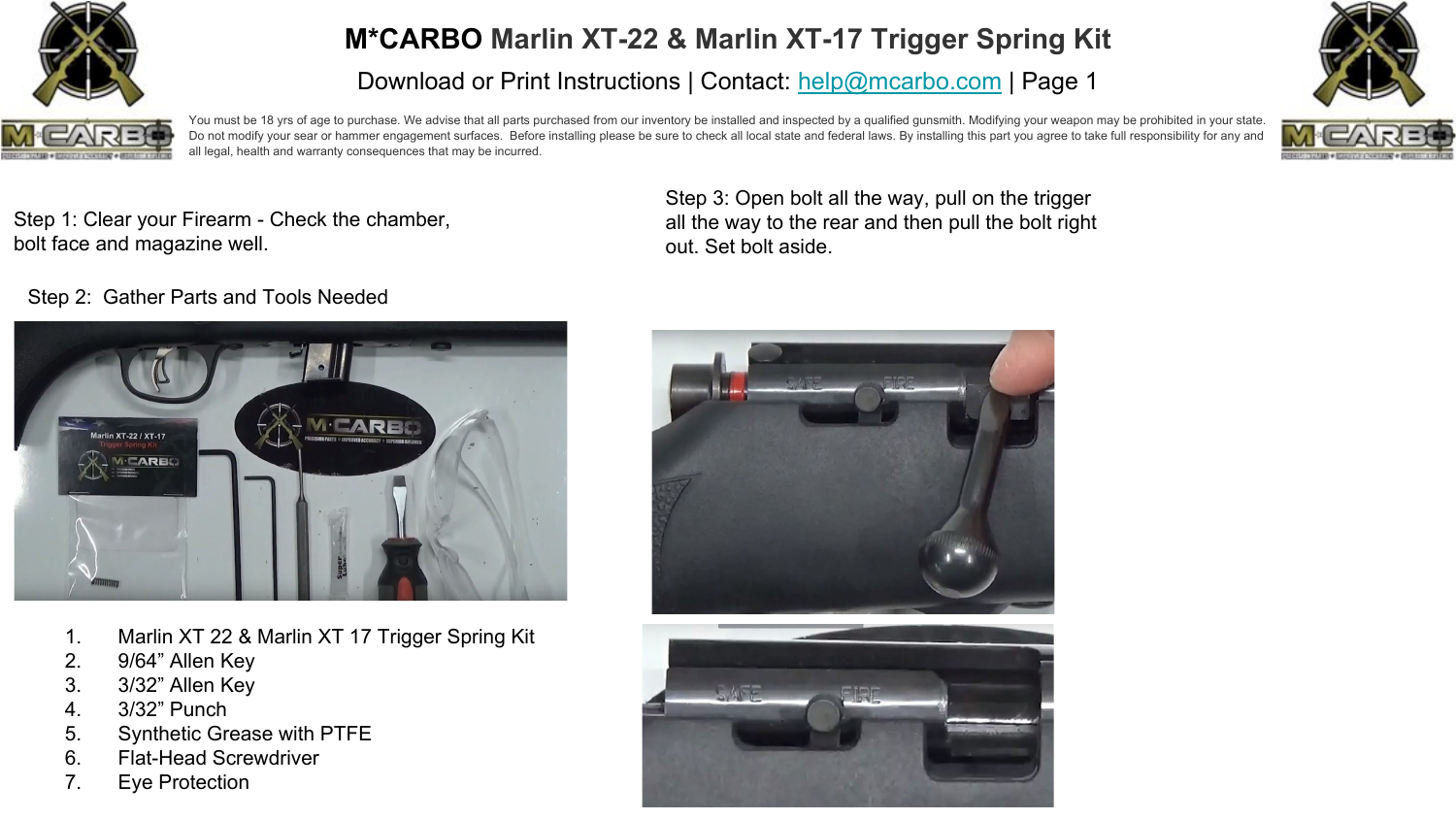

Download or Print Instructions | Contact: [help@mcarbo.com](mailto:help@mcarbo.com) | Page 2





You must be 18 yrs of age to purchase. We advise that all parts purchased from our inventory be installed and inspected by a qualified qunsmith. Modifying your weapon may be prohibited in your state. Do not modify your sear or hammer engagement surfaces. Before installing please be sure to check all local state and federal laws. By installing this part you agree to take full responsibility for any and all legal, health and warranty consequences that may be incurred.



Step 4: Turn weapon up right. Take the 9/64" Allen Key. Remove the front and rear takedown screws. Separate stock from the barrel and receiver group. Set stock aside.



Step 5: Remove the Tape Down Screw Stud. Set aside.





Step 6: Focus on the trigger assembly. Remove E-clip using the Flat-Head Screwdriver.



Step 7: Use the 3/32" Punch, press through the hole to remove the Trigger Hinge Pin. Set Hinge Pin Aside.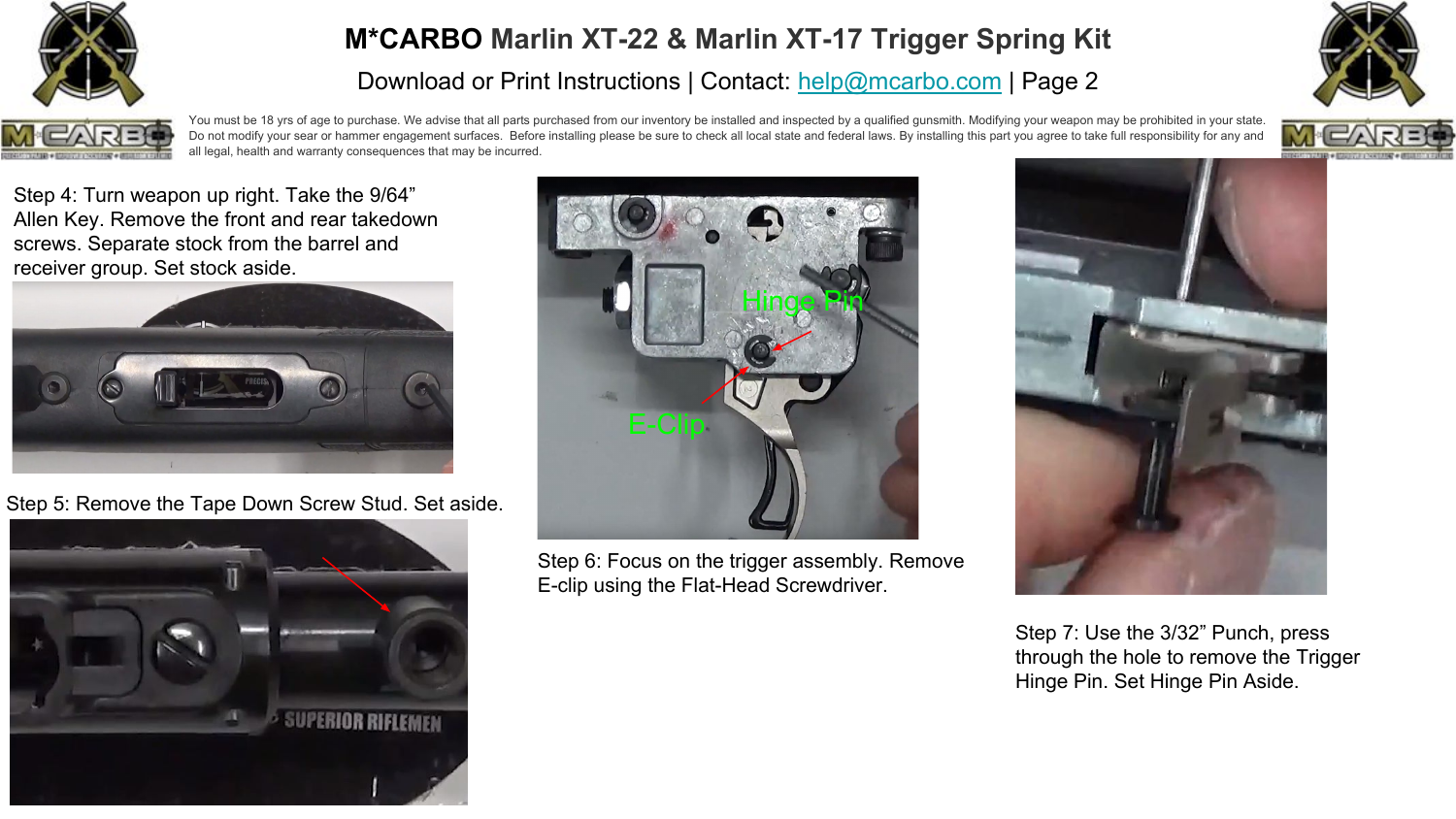

Download or Print Instructions | Contact: [help@mcarbo.com](mailto:help@mcarbo.com) | Page 3





You must be 18 yrs of age to purchase. We advise that all parts purchased from our inventory be installed and inspected by a qualified qunsmith. Modifying your weapon may be prohibited in your state. Do not modify your sear or hammer engagement surfaces. Before installing please be sure to check all local state and federal laws. By installing this part you agree to take full responsibility for any and all legal, health and warranty consequences that may be incurred.



#### Step 8: Pull up and out on trigger.



Step 10: Insert M\*CARBO Trigger Return Spring into place. Use the 3/32" Allen Key and place the spring onto it. Insert the end of the Allen key into the hole.



Use the larger Allen Key and slide spring into the hole.





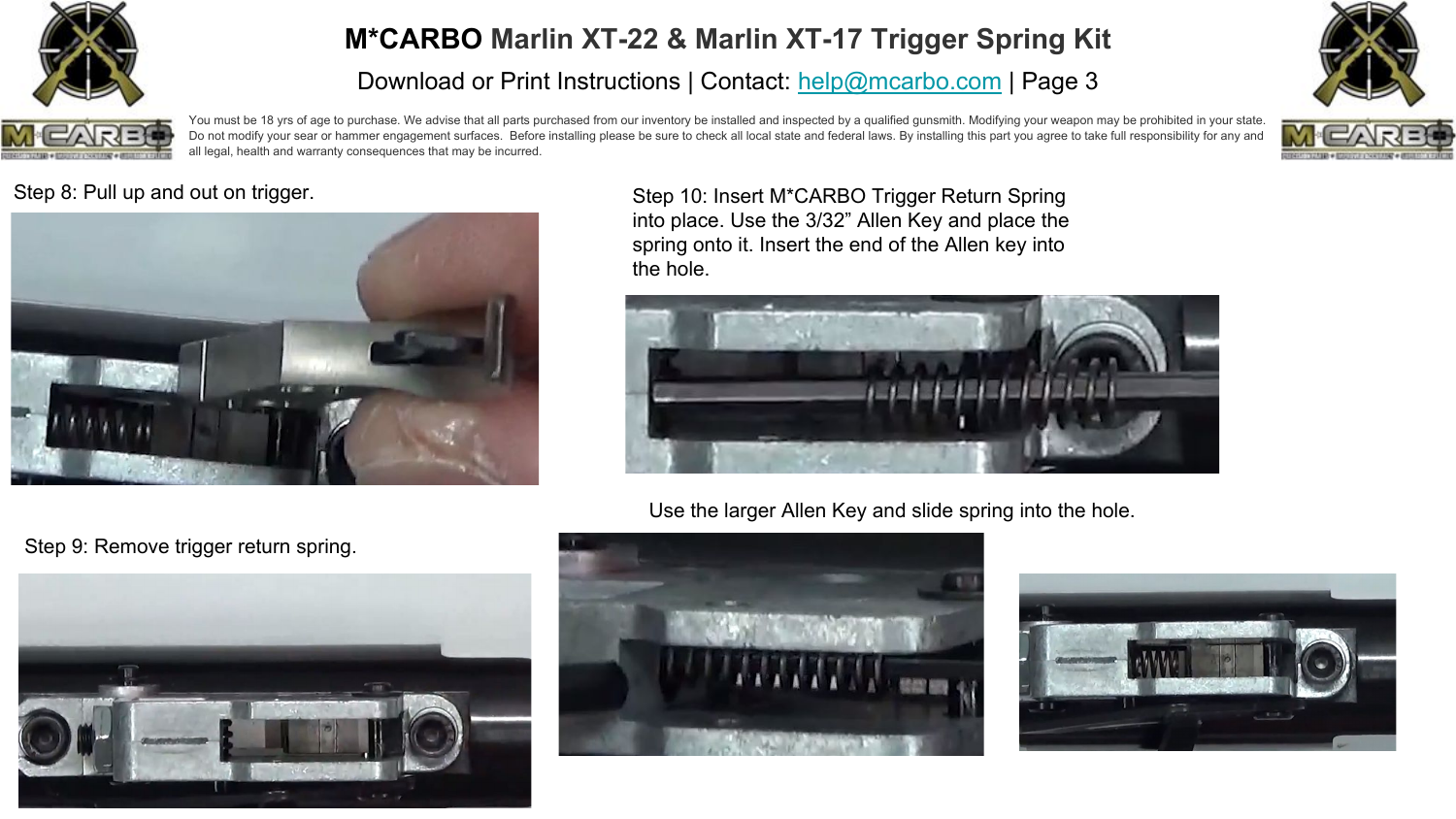

Download or Print Instructions | Contact: [help@mcarbo.com](mailto:help@mcarbo.com) | Page 4



You must be 18 yrs of age to purchase. We advise that all parts purchased from our inventory be installed and inspected by a qualified qunsmith. Modifying your weapon may be prohibited in your state. Do not modify your sear or hammer engagement surfaces. Before installing please be sure to check all local state and federal laws. By installing this part you agree to take full responsibility for any and all legal, health and warranty consequences that may be incurred.



Step 11: Re-insert trigger into the trigger assembly.



Step 12: Insert the 3/32" punch into the Hinge pin hole.





Step 12: Take hinge pin and push onto the punch, and slide Hinge Pin into hole.

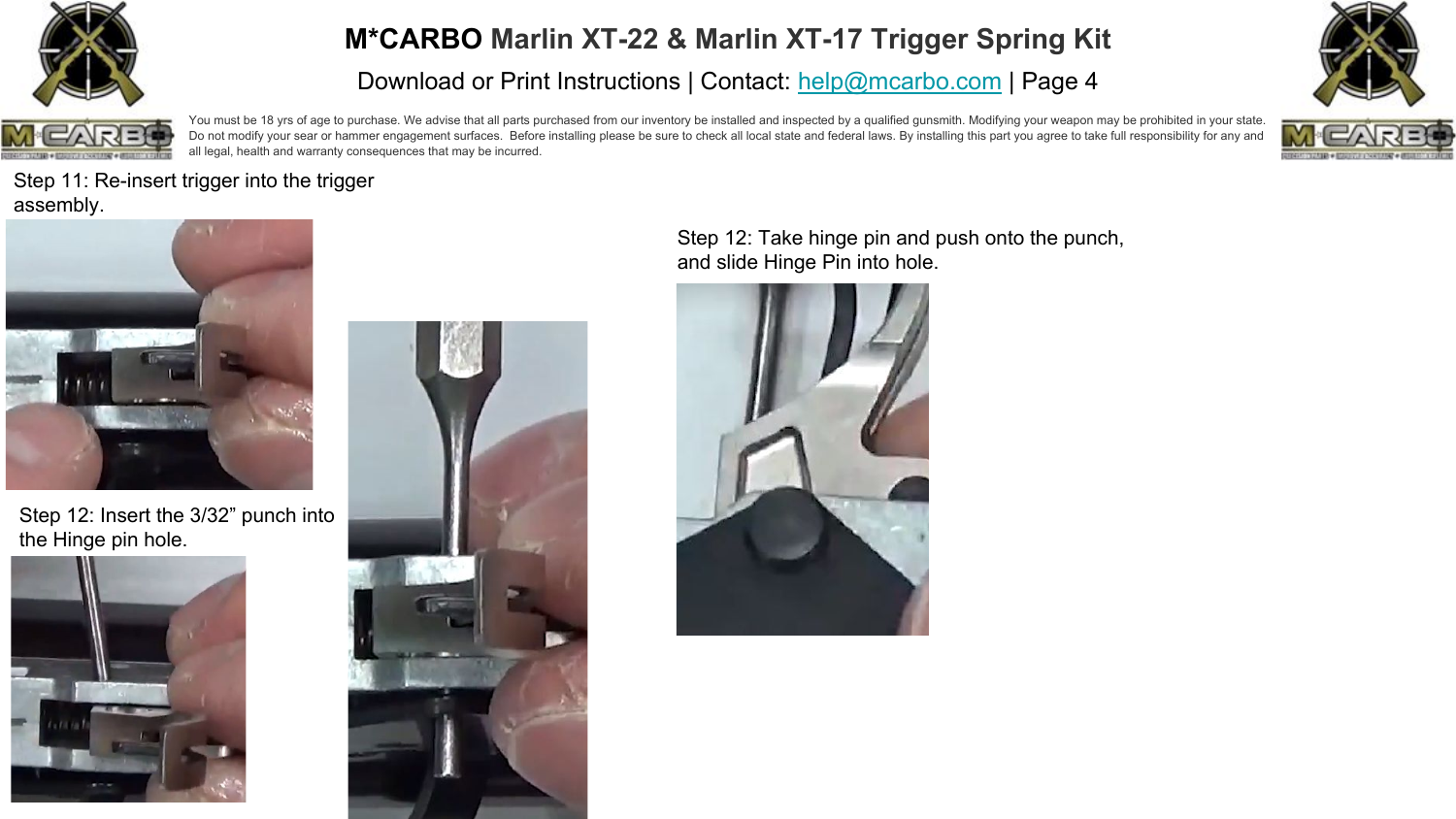

Download or Print Instructions | Contact: [help@mcarbo.com](mailto:help@mcarbo.com) | Page 4





You must be 18 yrs of age to purchase. We advise that all parts purchased from our inventory be installed and inspected by a qualified qunsmith. Modifying your weapon may be prohibited in your state. Do not modify your sear or hammer engagement surfaces. Before installing please be sure to check all local state and federal laws. By installing this part you agree to take full responsibility for any and all legal, health and warranty consequences that may be incurred.







#### Step 13: Place E-Clip around Hinge Pin. Step 14: Place Synthetic Grease with PTFE in housing unit.





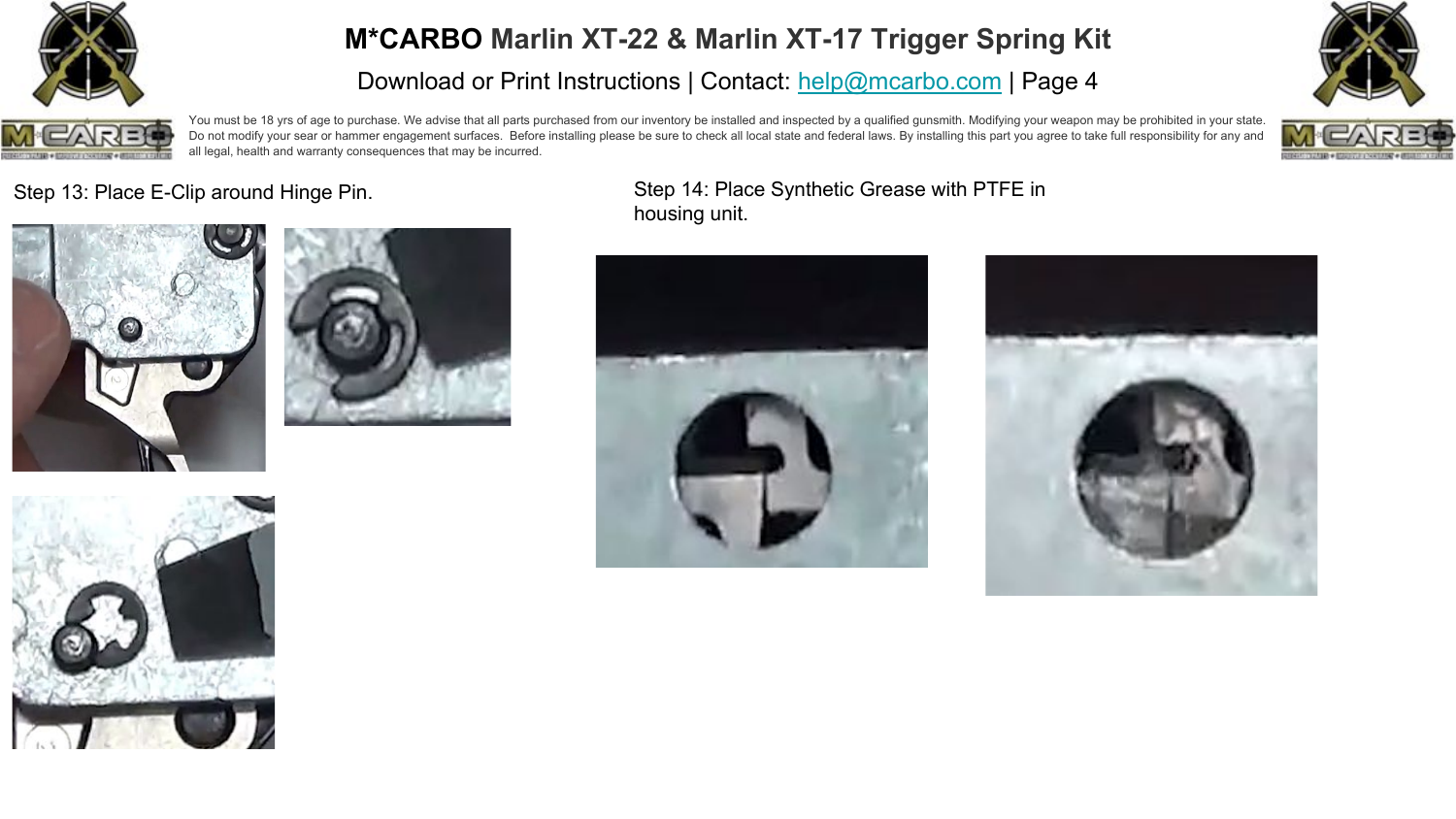

Download or Print Instructions | Contact: [help@mcarbo.com](mailto:help@mcarbo.com) | Page 4



You must be 18 yrs of age to purchase. We advise that all parts purchased from our inventory be installed and inspected by a qualified qunsmith. Modifying your weapon may be prohibited in your state. Do not modify your sear or hammer engagement surfaces. Before installing please be sure to check all local state and federal laws. By installing this part you agree to take full responsibility for any and all legal, health and warranty consequences that may be incurred.



Step 15: Position barrel and receiver group up. Insert the Tape Down Screw Stud.



Step 16: Place stock over the receiver barrel.



Step 17: Insert screws. Place shortest screw in front and longest screw in rear.



Use 9/64" Allen Key to tighten up screws so that they are snug.

Step 18: Insert bolt back into place. Pull trigger and the slide bolt in.